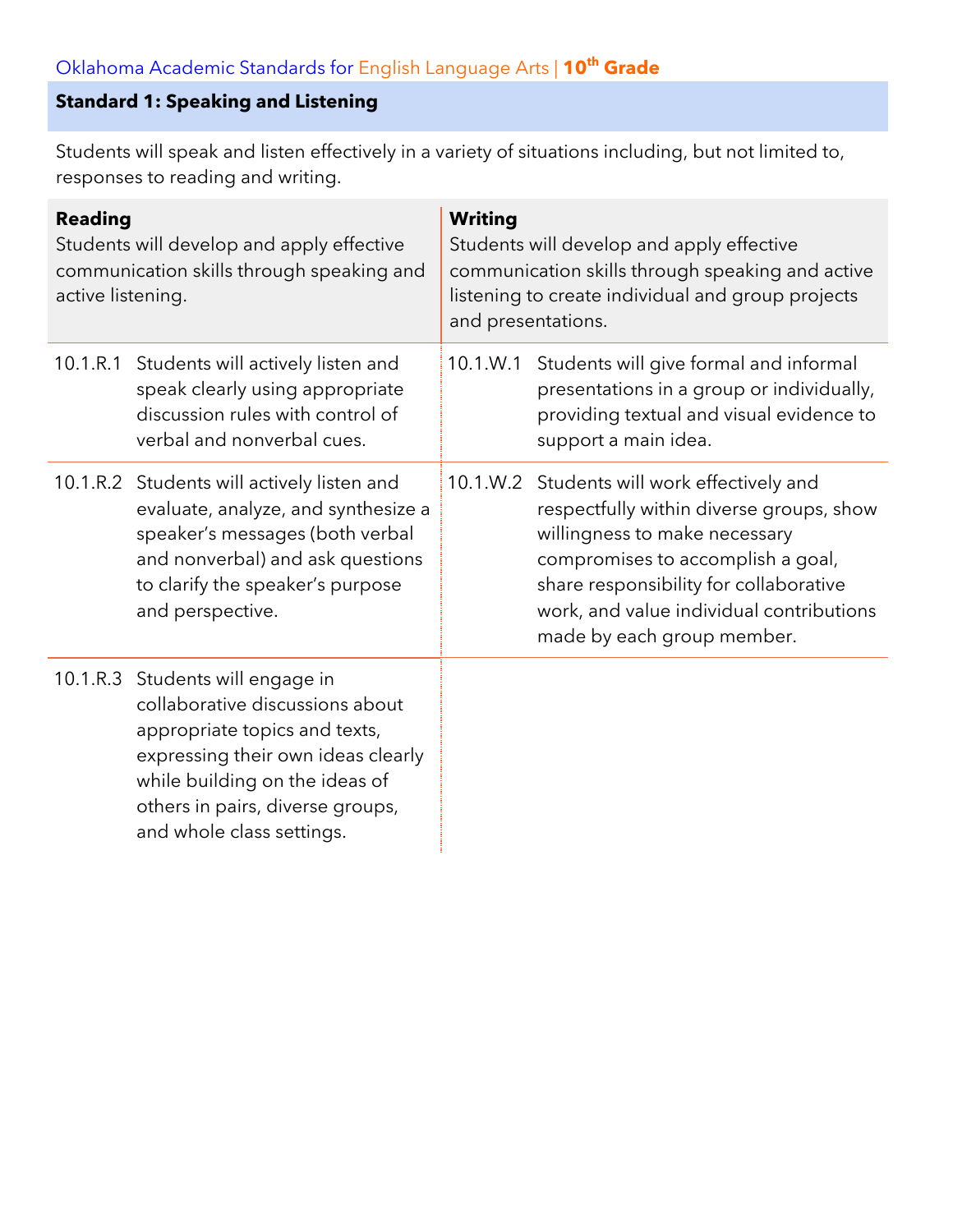#### **Standard 2: Reading and Writing Process**

**Reading** Students will read and comprehend increasingly complex literary and informational texts. **Writing** Students will develop and strengthen writing by engaging in a recursive process that includes prewriting, drafting, revising, editing, and publishing. 10.2.R.1 Students will summarize, paraphrase, and synthesize ideas, while maintaining meaning and a logical sequence of events, within and between texts. 10.2.W.1 Students will apply components of a recursive writing process for multiple purposes to create a focused, organized, and coherent piece of writing. 10.2.R.2 Students will analyze details in literary and nonfiction/informational texts to connect how genre supports the author's purpose. 10.2.W.2 Students will plan *(e.g., outline)* and prewrite a first draft as necessary. 10.2.W.3 Students will develop drafts by choosing an organizational structure *(e.g., description, compare/contrast, sequential, problem/solution, cause/effect, etc.)* and building on ideas in multi-paragraph essays. 10.2.W.4 Students will edit and revise multiple drafts for organization, enhanced transitions and coherence, sentence variety, and consistency in tone and point of view to establish meaningful texts. 10.2.W.5 Students will use resources to find correct spellings of words *(e.g., word wall, vocabulary notebook, print and electronic dictionaries, and spellcheck).*

Students will use a variety of recursive reading and writing processes.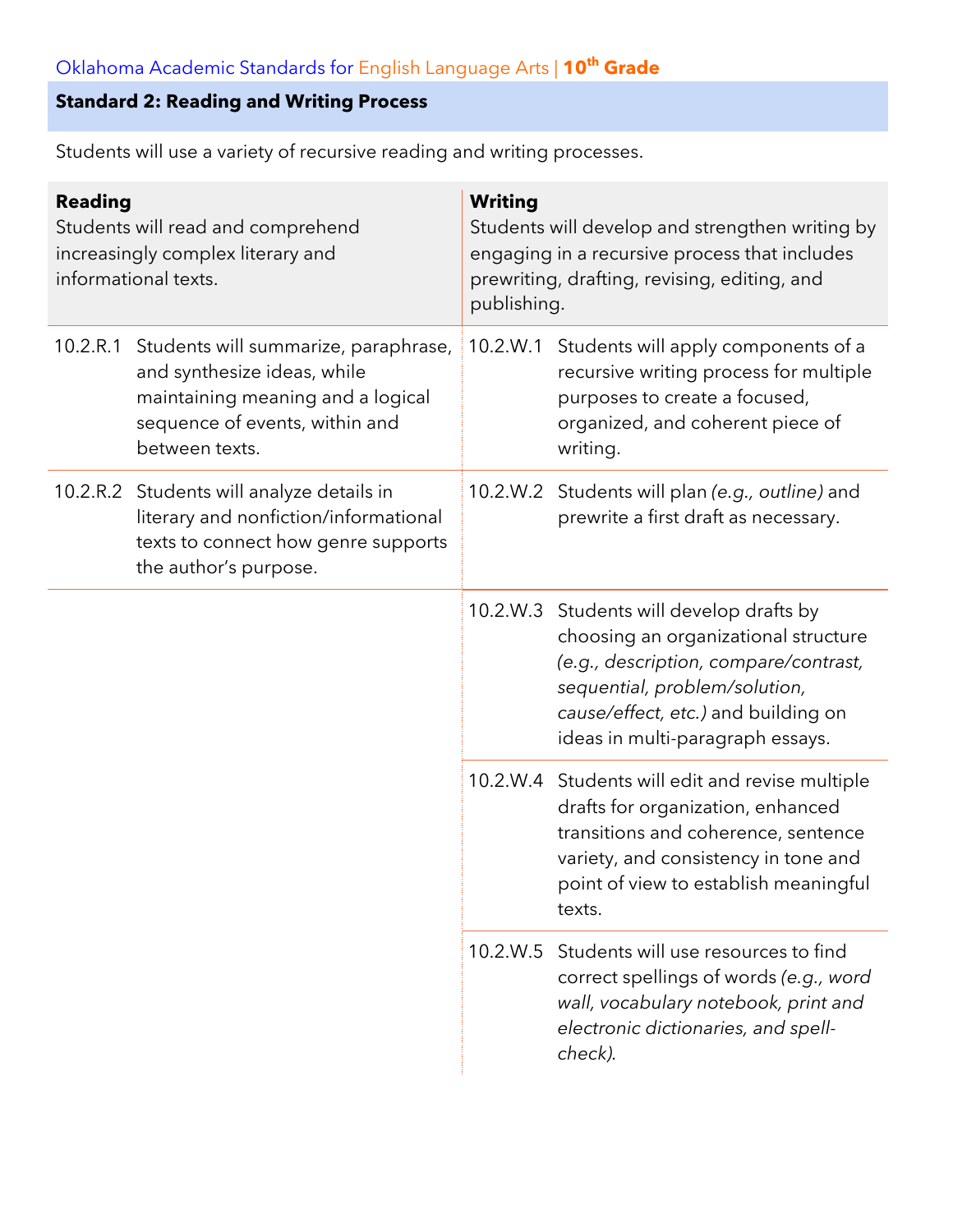### **Standard 3: Critical Reading and Writing**

Students will apply critical thinking skills to reading and writing.

| <b>Reading</b><br>Students will comprehend, interpret,<br>evaluate, and respond to a variety of<br>complex texts of all literary and<br>informational genres from a variety of<br>historical, cultural, ethnic, and global<br>perspectives. |                                                                                                                                                                                                                                                                          | <b>Writing</b><br>Students will write for varied purposes and<br>audiences in all modes, using fully developed<br>ideas, strong organization, well-chosen words,<br>fluent sentences, and appropriate voice. |                                                                                                                                                                                                                                                                                  |  |
|---------------------------------------------------------------------------------------------------------------------------------------------------------------------------------------------------------------------------------------------|--------------------------------------------------------------------------------------------------------------------------------------------------------------------------------------------------------------------------------------------------------------------------|--------------------------------------------------------------------------------------------------------------------------------------------------------------------------------------------------------------|----------------------------------------------------------------------------------------------------------------------------------------------------------------------------------------------------------------------------------------------------------------------------------|--|
|                                                                                                                                                                                                                                             | 10.3.R.1 Students will evaluate the extent to 10.3.W.1<br>which historical, cultural, and/or<br>global perspectives affect author's<br>stylistic and organizational choices<br>in grade-level literary and<br>informational genres.                                      |                                                                                                                                                                                                              | <b>NARRATIVE</b><br>Students will write narratives<br>embedded in other modes as<br>appropriate.                                                                                                                                                                                 |  |
|                                                                                                                                                                                                                                             | 10.3.R.2 Students will evaluate points of<br>view and perspectives in more<br>than one grade-level literary<br>and/or informational text and<br>explain how multiple points of<br>view contribute to the meaning of<br>a work.                                           | 10.3.W.2                                                                                                                                                                                                     | <b>INFORMATIVE - Grade Level Focus</b><br>Students will compose essays and<br>reports to objectively introduce and<br>develop topics, incorporating evidence<br>(e.g., specific facts, examples, details,<br>data) and maintaining an organized<br>structure and a formal style. |  |
|                                                                                                                                                                                                                                             | 10.3.R.3 Students will analyze how authors<br>use key literary elements to<br>contribute to meaning and<br>interpret how themes are<br>connected across texts:<br>character development<br>theme<br>conflict (i.e., internal and<br>external)<br>archetypes<br>$\bullet$ | 10.3.W.3                                                                                                                                                                                                     | Students will elaborate on ideas by<br>using logical reasoning and illustrative<br>examples to connect evidences to<br>claim(s).                                                                                                                                                 |  |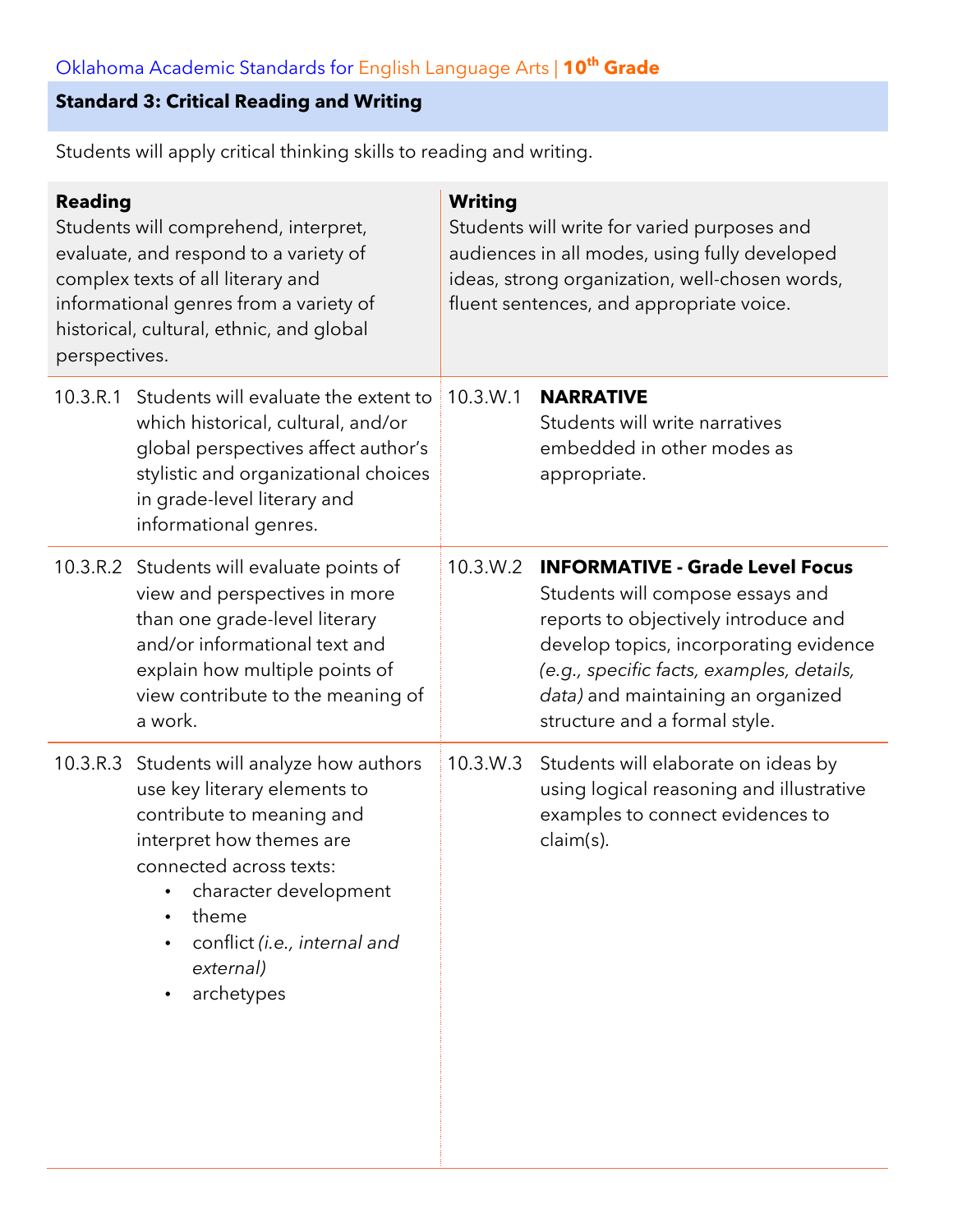| 10.3.R.4 Students will evaluate literary<br>devices to support interpretations<br>of texts, including comparisons<br>across texts:<br>figurative language<br>$\bullet$<br>imagery<br>$\bullet$<br>tone<br>$\bullet$<br>symbolism<br>$\bullet$<br>irony<br>$\bullet$                                        |          | 10.3.W.4 ARGUMENT - Grade Level Focus<br>Students will introduce precise claims<br>and distinguish them from<br>counterclaims and provide sufficient<br>evidences to develop balanced<br>arguments, using credible sources.                                                 |
|------------------------------------------------------------------------------------------------------------------------------------------------------------------------------------------------------------------------------------------------------------------------------------------------------------|----------|-----------------------------------------------------------------------------------------------------------------------------------------------------------------------------------------------------------------------------------------------------------------------------|
| 10.3.R.5 Students will distinguish among<br>different kinds of evidence (e.g.,<br>logical, empirical, anecdotal) used<br>to support conclusions and<br>arguments in texts.                                                                                                                                 |          | 10.3.W.5 Students will use words, phrases, and<br>clauses to connect claims,<br>counterclaims, evidence, and<br>commentary to create a cohesive<br>argument and include a conclusion that<br>follows logically from the information<br>presented and supports the argument. |
| 10.3.R.6 Students will comparatively<br>analyze the structures of texts<br>(e.g., compare/contrast,<br>problem/solution, cause/effect,<br>claims/counterclaims/evidence)<br>and content by inferring<br>connections among multiple texts<br>and providing textual evidence to<br>support their inferences. | 10.3.W.6 | Students will blend multiple modes of<br>writing to produce effective<br>argumentative essays.                                                                                                                                                                              |
| 10.3.R.7 Students will make connections<br>(e.g., thematic links, literary<br>analysis) between and across<br>multiple texts and provide textual<br>evidence to support their<br>inferences.                                                                                                               |          |                                                                                                                                                                                                                                                                             |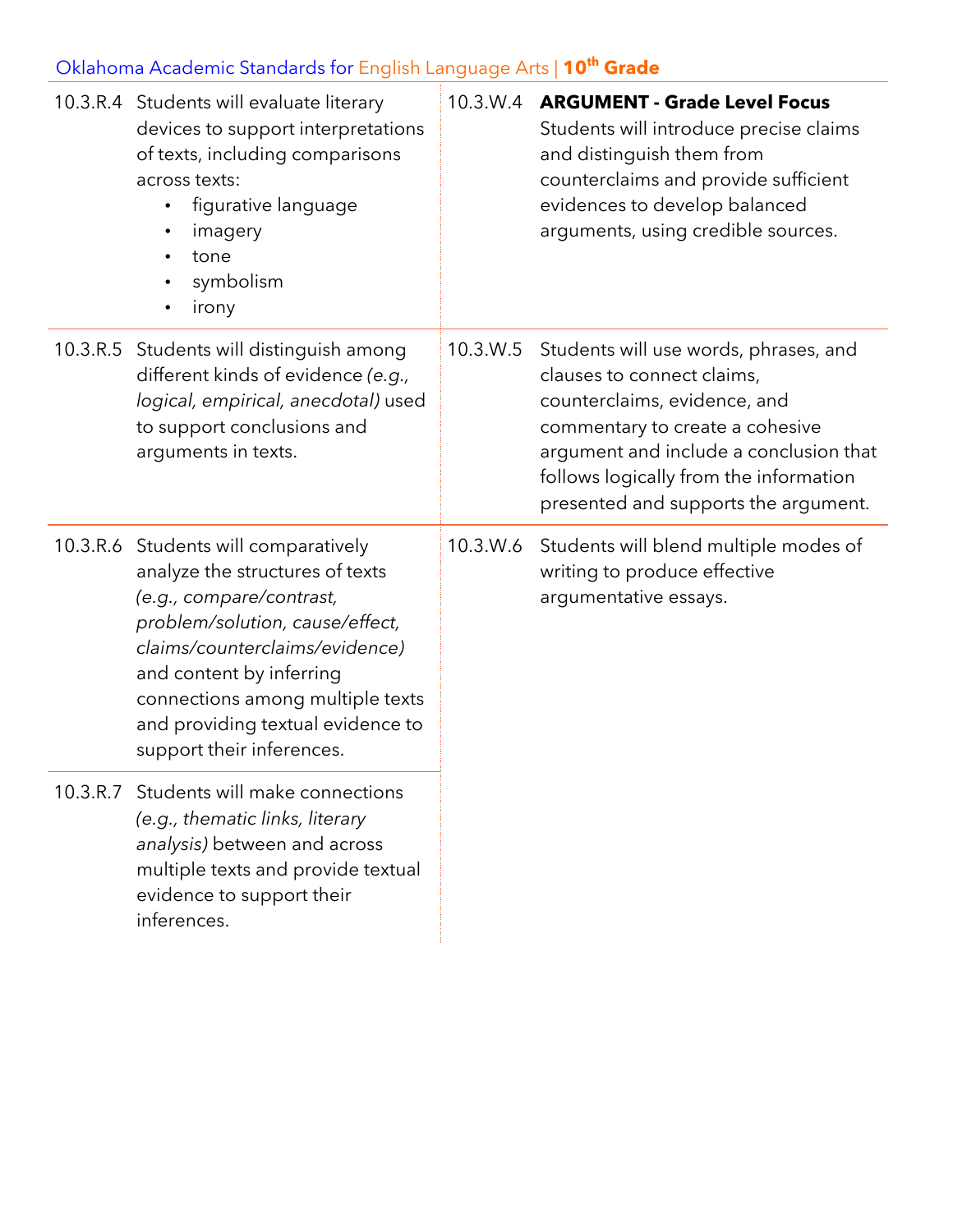### **Standard 4: Vocabulary**

Students will expand their working vocabularies to effectively communicate and understand texts.

| <b>Reading</b><br>Students will expand academic, domain-<br>appropriate, grade-level vocabularies through<br>reading, word study, and class discussion. |                                                                                                                                                                                                                                              | <b>Writing</b><br>Students will apply knowledge of<br>vocabularies to communicate by using<br>descriptive, academic, and domain-<br>appropriate abstract and concrete words in<br>their writing. |                                                                                                                 |
|---------------------------------------------------------------------------------------------------------------------------------------------------------|----------------------------------------------------------------------------------------------------------------------------------------------------------------------------------------------------------------------------------------------|--------------------------------------------------------------------------------------------------------------------------------------------------------------------------------------------------|-----------------------------------------------------------------------------------------------------------------|
|                                                                                                                                                         | 10.4.R.1 Students will increase knowledge of<br>academic, domain-appropriate, grade-<br>level vocabulary to infer meaning of<br>grade-level text.                                                                                            | 10.4.W.1                                                                                                                                                                                         | Students will use domain-<br>appropriate vocabulary to<br>communicate complex ideas in<br>writing clearly.      |
|                                                                                                                                                         | 10.4.R.2 Students will use word parts (e.g., affixes,<br>Greek and Latin roots, stems) to define<br>and determine the meaning of<br>increasingly complex words.                                                                              | 10.4.W.2                                                                                                                                                                                         | Students will select appropriate<br>language to create a specific<br>effect according to purpose in<br>writing. |
|                                                                                                                                                         | 10.4.R.3 Students will use context clues to<br>determine or clarify the meaning of<br>words or distinguish among multiple-<br>meaning words.                                                                                                 |                                                                                                                                                                                                  |                                                                                                                 |
|                                                                                                                                                         | 10.4.R.4 Students will analyze the relationships<br>among words with multiple meanings<br>and recognize the connotation and<br>denotation of words.                                                                                          |                                                                                                                                                                                                  |                                                                                                                 |
|                                                                                                                                                         | 10.4.R.5 Students will use a dictionary, glossary, or<br>a thesaurus (print and/or electronic) to<br>determine or clarify the meanings,<br>syllabication, pronunciation, synonyms,<br>parts of speech, and etymology of words<br>or phrases. |                                                                                                                                                                                                  |                                                                                                                 |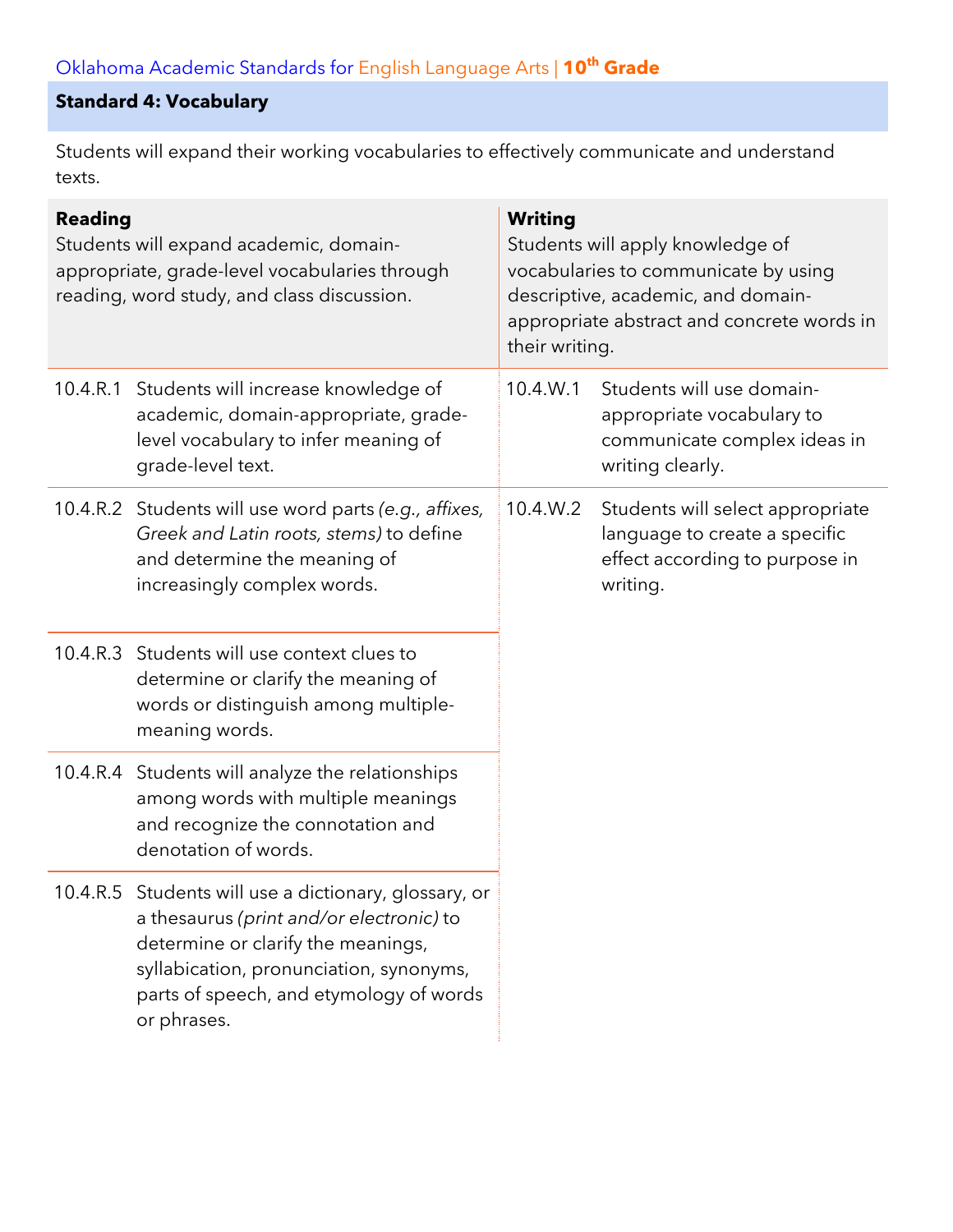### **Standard 5: Language**

Students will apply knowledge of grammar and rhetorical style to reading and writing.

| <b>Reading</b><br>Students will apply knowledge of grammar<br>and rhetorical style to analyze and evaluate<br>a variety of texts. |                                                                                                                                                                                                                  | <b>Writing</b><br>Students will demonstrate command of Standard<br>English grammar, mechanics, and usage through<br>writing and other modes of communication.       |                                                                                                                                                                                                                                     |  |
|-----------------------------------------------------------------------------------------------------------------------------------|------------------------------------------------------------------------------------------------------------------------------------------------------------------------------------------------------------------|---------------------------------------------------------------------------------------------------------------------------------------------------------------------|-------------------------------------------------------------------------------------------------------------------------------------------------------------------------------------------------------------------------------------|--|
| 10.5.R.1                                                                                                                          | Students will examine the<br>function of parallel structures,<br>various types of phrases, clauses,<br>and active and passive voice to<br>convey specific meanings and/or<br>reflect specific rhetorical styles. |                                                                                                                                                                     | 10.5.W.1 Students will write using correct<br>mechanics.                                                                                                                                                                            |  |
|                                                                                                                                   |                                                                                                                                                                                                                  | 10.5.W.2 Students will compose simple,<br>compound, complex, and compound-<br>complex sentences and questions, to<br>signal differing relationships among<br>ideas. |                                                                                                                                                                                                                                     |  |
|                                                                                                                                   |                                                                                                                                                                                                                  |                                                                                                                                                                     | 10.5.W.3 Students will practice their use of<br>Standard American English, grammar,<br>mechanics, and usage through writing,<br>presentations, and/or other modes of<br>communication to convey specific<br>meanings and interests. |  |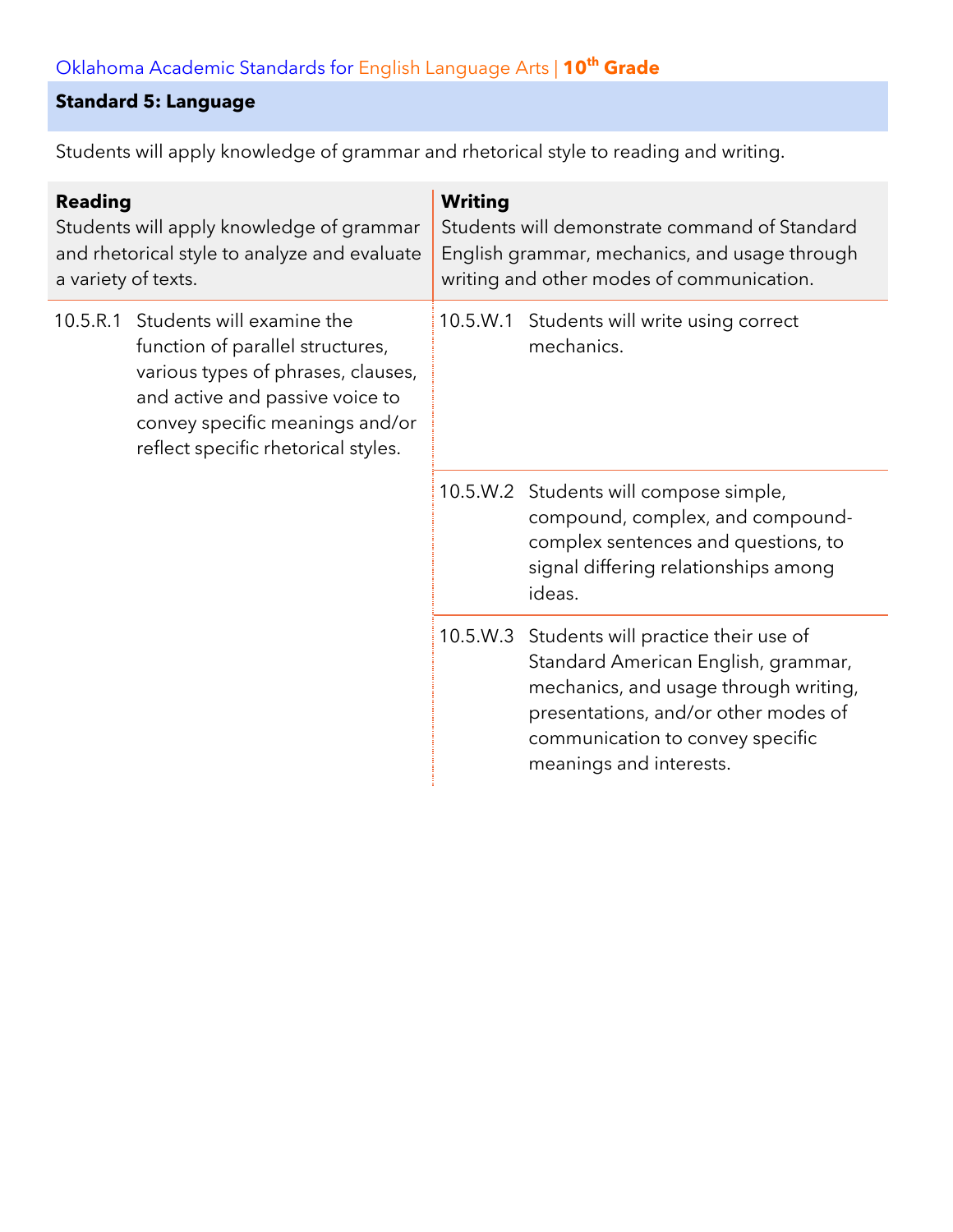### **Standard 6: Research**

| <b>Reading</b><br>Students will comprehend, evaluate, and<br>synthesize resources to acquire and refine<br>knowledge. |                                                                                                                                                                                                            | <b>Writing</b><br>Students will summarize and paraphrase, integrate<br>evidence, and cite sources to create reports,<br>projects, papers, texts, and presentations for<br>multiple purposes. |                                                                                                                                                                                                                                      |  |
|-----------------------------------------------------------------------------------------------------------------------|------------------------------------------------------------------------------------------------------------------------------------------------------------------------------------------------------------|----------------------------------------------------------------------------------------------------------------------------------------------------------------------------------------------|--------------------------------------------------------------------------------------------------------------------------------------------------------------------------------------------------------------------------------------|--|
| 10.6.R.1                                                                                                              | Students will use their own viable<br>research questions and well-<br>developed thesis statements to<br>find information about a specific<br>topic.                                                        | 10.6.W.1                                                                                                                                                                                     | Students will write research papers<br>and/or texts independently over<br>extended periods of time (e.g., time for<br>research, reflection, and revision) and for<br>shorter timeframes (e.g., a single sitting<br>or a day or two). |  |
|                                                                                                                       | 10.6.R.2 Students will synthesize the most<br>relevant information from a<br>variety of primary and secondary<br>sources (e.g., print and digital),<br>following ethical and legal<br>citation guidelines. |                                                                                                                                                                                              | 10.6.W.2 Students will refine and formulate a<br>viable research question, integrate<br>findings from sources, and clearly use a<br>well-developed thesis statement.                                                                 |  |
|                                                                                                                       | 10.6.R.3 Students will evaluate the<br>relevance, reliability, and validity<br>of the information gathered.                                                                                                |                                                                                                                                                                                              | 10.6.W.3 Students will integrate into their own<br>writing quotes, paraphrases, and<br>summaries of findings following an<br>appropriate citation style (e.g., MLA,<br>APA, etc.) and avoiding plagiarism.                           |  |
|                                                                                                                       |                                                                                                                                                                                                            |                                                                                                                                                                                              | 10.6.W.4 Students will synthesize and present<br>information in a report.                                                                                                                                                            |  |

Students will engage in inquiry to acquire, refine, and share knowledge.